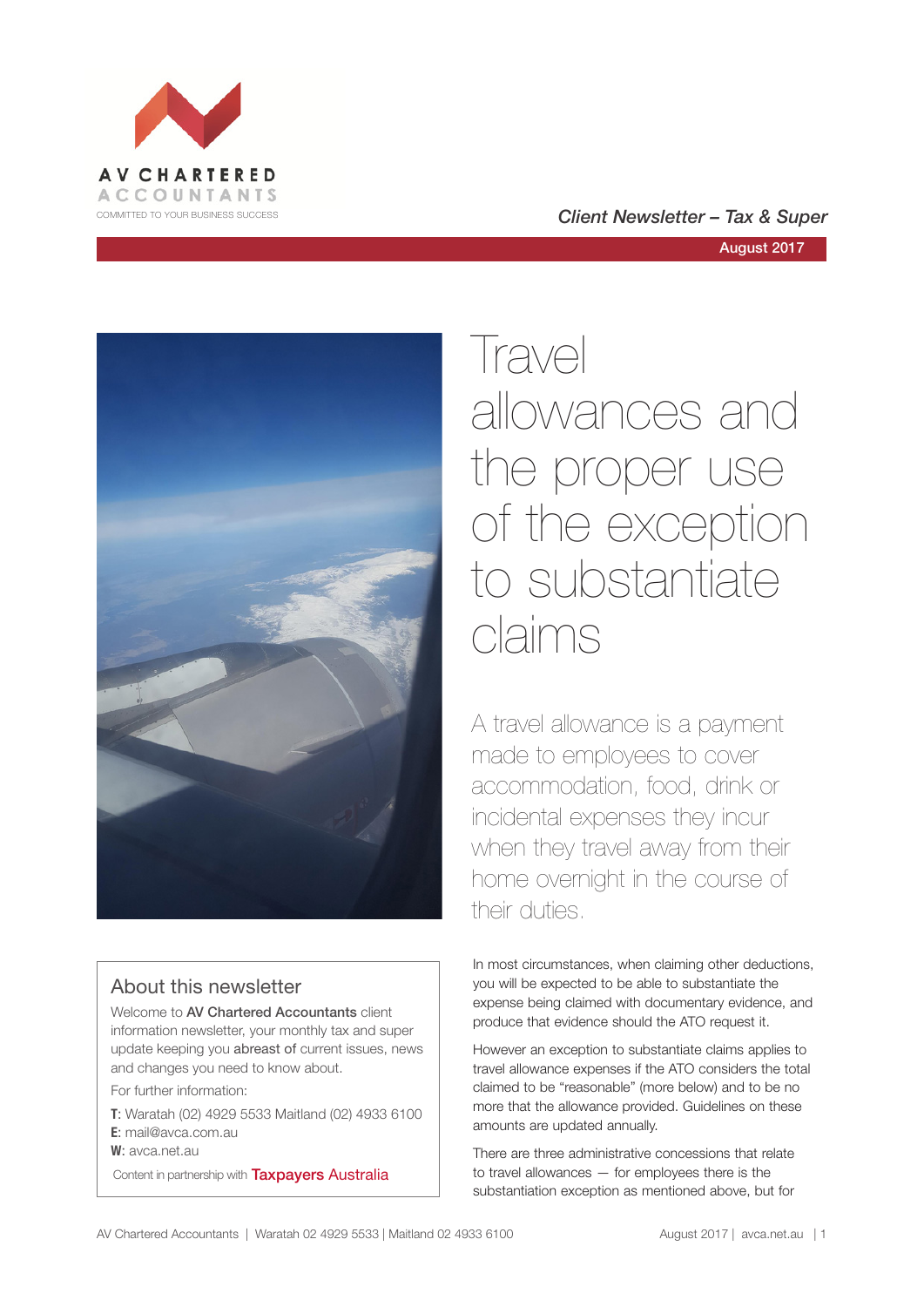employers there is also a withholding exception and a payment summary exception.

Recently the ATO has been at pains to emphasise that the first of these travel allowance concessions does not extinguish the requirement for the employee to actually incur an expense. The taxpayer may not be required to substantiate it in a written form like other deductible work expenses, but the expense must still have actually been incurred to be able to claim a deduction.

It will also pay to remember that if you rely on the exception from substantiation, the ATO may still require you to show the basis for determining the amount claimed, that the expense was actually incurred, and that it was for specific travel costs and for work-related purposes.

And remember, the ATO seems to be at pains to emphasise that this tax time it is targeting work-related expense claims such as travel costs — a point specifically referred to by Tax Commissioner Chris Jordan in an address made to the Press Club in Canberra in early July.

# USE IT (CORRECTLY) OR LOSE IT

The ATO recently announced that it has noticed an increasing disparity between travel allowances paid and deductions claimed for accommodation, meals, and incidentals. The ATO claims that this has increased the incidence of it checking these claims, which has highlighted deficiencies and difficulties for employees in showing the amount claimed was incurred, or was incurred in gaining or producing their assessable income.

The introduction of what has come to be known as "self-assessment" in the mid-1980s meant that while documentary evidence of claims was required, under the substantiation rules at the time this would not have to be attached to an income tax return as a matter of course, but would need to be supplied upon request.

In more modern times, and to reduce the cost of compliance in keeping detailed records, it was decided that certain exclusions from substantiation should be included in the rules — although the ATO has made it clear that if the disparity between allowances paid and deductions claimed continues, the current substantiation exception leeway in regard to travel expenses may be reviewed.

Tax specialists have indicated that this is a strong signal that the ATO seems to be moving away from the exception to substantiation precedent, especially in light of a huge increase in court cases dealing with this area of tax law over the past 12 to 18 months. In fact, in the modern digital transaction world, the case can be made that such exceptions to substantiation are increasingly unnecessary; a point already made by the ATO. This in turn underlines the necessity to get such claims right in the first place.

For now, you can claim a deduction for travel expenses incurred, without meeting the substantiation rules, provided:

- the claim for deduction does not exceed the amount of the travel allowance received
- the travel allowance does not exceed an amount that the ATO considers to be "reasonable".

#### WHAT IS "REASONABLE"?

The ATO publishes guidelines each year on what it considers to be reasonable amounts for a travelling employee (we can show you these estimates if you're interested). These guidelines give a reasonable daily travel allowance amount and take the following factors into consideration:

- destination of travel (broken down into metropolitan cities, country centres within Australia and international countries)
- accommodation
- meals
- other incidentals
- employee annual salary (in ranges)
- specific rates for truck drivers.

Where the travel allowance received by the taxpayer exceeds the amount considered reasonable, the whole deduction will generally be subject to the substantiation rules, which require detailed records of the expenses to be obtained and kept.  $\blacksquare$ 

This information has been prepared without taking into account your objectives, financial situation or needs. Because of this, you should, before acting on this information, consider its appropriateness, having regard to your objectives, financial situation or needs. Liability limited by a scheme approved under professional standards legislation (other than for acts or omissions of financial services licensees).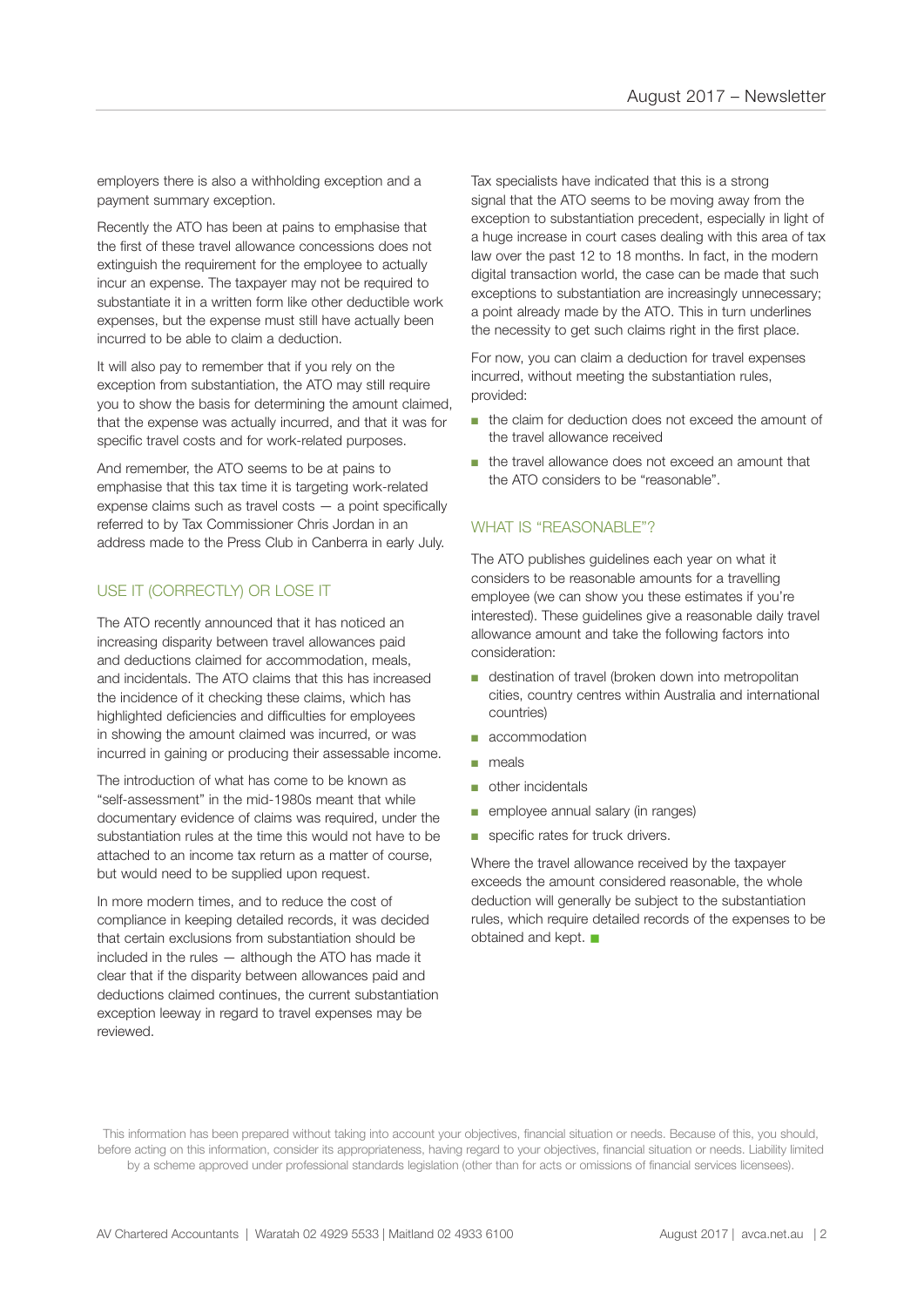Child death benefit recipients and the transfer balance cap



The death of a parent is hard on all those involved, however once the grieving has eased, a time comes to address financial matters. One of these issues can be what happens to any superannuation they have left.

Making things harder is the fact that the new transfer balance cap (TBC) brought in as of July 1, 2017 complicates this matter further. It is important that you consult a professional to ensure that all the matters are properly dealt with.

The questions you need to ask are as follows:

- 1. Is the recipient a child under the definition?
- 2. Is the recipient child already getting their own superannuation income stream as a result of a disability?
- 3. Did the death benefit income stream start before July 1, 2017 or on or after that date?
- 4. If it started on or after, then you further need to ask:
	- whether the deceased parent had a transfer balance account (TBA) before the time of their death
	- if the deceased parent had a TBA, the source of their super interest that the child recipient's income stream comes from
	- § whether the deceased parent had a TBA and also had an excess transfer balance in retirement phase just before the time of their death.

### Is the recipient a child under the definition?

A child recipient is defined as someone who:

- is under 18 years old, or
- is between 18 and 25 years old and financially dependent on the deceased at the time of their death, or
- **•** has a permanent disability.

Once a child reaches the age of 25 they can no longer receive the death benefit income streams unless they are permanently disabled. At this point, they need to cash out their remaining benefit in the form of a tax-free lump sum payment. (A child includes step-children as well as natural born children and children who have been adopted.)

### Is the recipient child already getting their own superannuation income stream as a result of a disability?

It is possible that a child may already have commenced a superannuation income stream prior to the death of their parent. In this circumstance, they will already have a personal transfer balance account. This will generally occur where the child is or has become permanently disabled and has commenced an account based pension under that condition of release.

Their personal TBC will be \$1.6 million as at July 1, 2017. With the death of one or more parents they will modify their accounts to also include amounts from their parent. They will effectively have up to three \$1.6 million pension transfer balance caps, as the existing transfer balance cap is disregarded when it comes to assessing their eligibility to receive a death benefit pension.

# *cont page*  $5 \Rightarrow$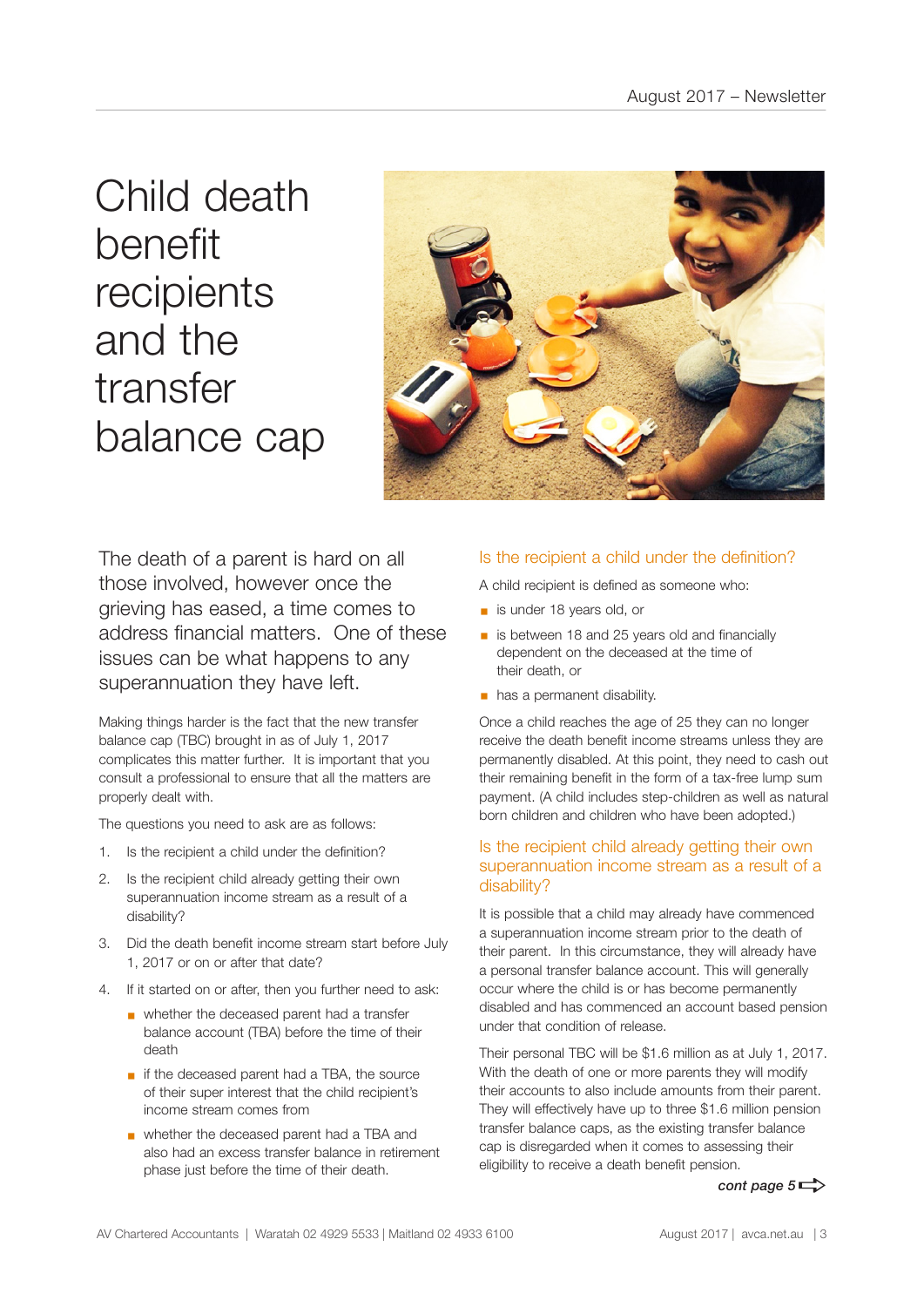

If an SMSF trustee incurs an expense in the usual operation of the fund, this will generally give rise to a deductible expense against assessable income.

Another overarching element to keep in mind with regard to an SMSF can be found in that word "assessable". Any expense incurred to gain or produce non-assessable income (a good example in these cases being a pension) do not give rise to a deduction being available. Also remember that a trustee cannot be "remunerated" for their role.

The ATO states a general principle in its ruling on SMSF deductions, which trustees can keep in mind. This general principle says that expenditure of a superannuation fund "which is not of a capital, private or domestic nature" is deductible to the extent that:

- it has the essential character of an outgoing incurred in gaining or producing assessable income, or
- it has the character of an operating or working expense of a business or is an essential part of the cost of the fund's business operations.

Again in keeping with general taxation principles, if the fund has both accumulation and pension phase accounts, expenses incurred to produce both assessable income as well as to gain non-assessable or exempt income will be required to be apportioned. As there are various methods of apportionment, depending on whether the SMSF's assets are segregated or not, it may

# **Tax deductions specifically for SMSFs**

One overarching fundamental that SMSF trustees should ideally keep in mind is the sole purpose test — that is, every decision made and action taken is required to be seen as being undertaken for the sole purpose of providing retirement benefits for the fund's members.

be best to consult this office. Remember also that some costs can be incurred with managing assets, but care needs to be taken as these may partly support a pension income stream.

# **The specifics**

The ATO has published guidance to allow for certain expenses to be deductible to an SMSF. Its guidance says "the following types of expenses typically incurred by a superannuation fund are ordinarily deductible". They are:

- actuarial costs
- accountancy fees
- audit fees
- costs of complying with a "regulatory provision" (that is, government regulations) unless the cost is a capital expense
- costs in connection with the calculation and payment of benefits to members (but not the cost of the benefit itself)
- investment adviser fees and costs in providing preretirement services to members
- subscriptions for membership paid by a fund to The Association of Superannuation Funds of Australia Limited and other such industry bodies, and
- other administrative costs incurred in managing the fund.

# *cont page*  $5 \Rightarrow$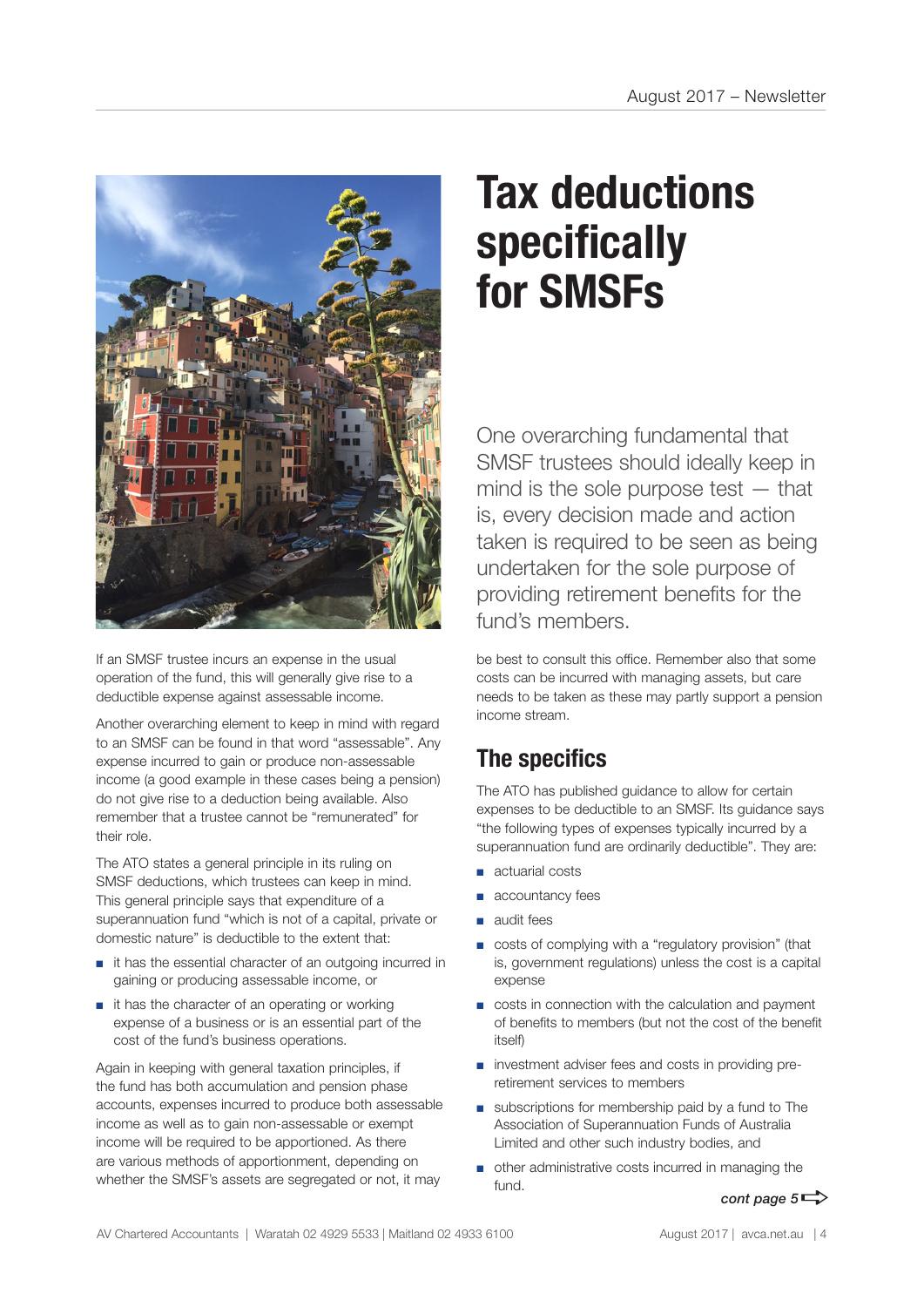### Tax deductions specifically for SMSFs *cont*

Note: The first two are accompanied by a conditional note inserted by the ATO, which states "except those incurred in complying with, or managing, the fund's income tax affairs and obligations which are ordinarily deductible".

For other expenses that the ATO recognises as being commonly incurred by an SMSF, it makes the following comments:

- the superannuation supervisory levy is deductible as a tax-related expense (however, any penalty for late payment of the levy is not),
- the deductibility of legal expenses usually depends on whether the expenses are of a capital or revenue nature,
- up-front costs incurred in investing money are of a capital nature and are not deductible,
- investment or administration charges levied by a life assurance company or pooled superannuation trust will generally not be deductible to the fund, and
- the costs of amending trust deeds are allowable as a deduction, provided the expenditure is not of a capital nature.

With regards to the latter, the ATO concedes that if deed amendments are made in order to comply with changed government regulations, or are made to ensure the SMSF's day-to-day functioning continues to satisfy compliance obligations, then the costs associated with this can generally be considered to be revenue in nature, and therefore deductible.

However most other deed amendment activities, according to ATO guidance, are deemed to be on capital account, and include:

- establishing a trust,
- executing a new deed for an existing fund, and
- amending a deed to enlarge or significantly alter the scope of activities.

Remember also, when paying for any SMSF expenses, to ensure they are made from the fund's account, not your own or a company account. There is the risk that such payments could be considered a "loan" to the fund. Likewise, all invoices should include the full name of the SMSF as well as the correct relevant details. $\blacksquare$ 

# Child death benefit recipients and the transfer cap *cont from p3*

# Death benefit income stream started before July 1, 2017

If the child is receiving the death benefit income stream prior to July 1, 2017, then the process is relatively simple. The cap increment is equal to \$1.6 million, and thus the child benefit recipient can receive up to \$1.6 million without exceeding their modified transfer balance cap.

However it is important to understand that the child recipient is only entitled to their share of the deceased parent's cap. If it is one child then it will be all of the cap, however if there are two or more children receiving a percentage then their modified cap will be their percentage, not the total of \$1.6 million.

# Death benefit started on or after July 1, 2017 — No transfer balance account

For children that commence a death benefit pension on or after July 1, 2017, where a deceased parent does not have a TBA as a result of being in accumulation at the date of their death, they will be entitled to their share of their deceased parent's TBC.

### Death benefit started on or after July 1, 2017 — Transfer balance account exists at time of parent's death

Where the deceased parent had a TBA at the time of death, then the outcome is dependent on what type

of death benefit income stream that it comes from. Only death benefit income streams that come from a retirement phase interest of the deceased parent can be included in the cap increment. This can disadvantage a child beneficiary where the death benefit comes from the parent's accumulation increment, because in that case transfers from the accumulation phase incur no cap increments.

An amount will generally be considered to be from the retirement phase of the deceased parent where the amount came from superannuation interests supporting income streams payable to them just before their death. This includes any income earned after death but prior to transfer to a death benefit income stream.

# Death benefit started on or after July 1, 2017 — Excess transfer balance in retirement phase just before the time of death

In the situation where at the time of the death the parent had an excess transfer balance, the child recipient's cap increment is reduced by their share of the parent's excess amount.

This effectively means that where a deceased parent has an excess transfer balance, this amount is deducted from the value of the deceased's superannuation pension at the date of death.  $\blacksquare$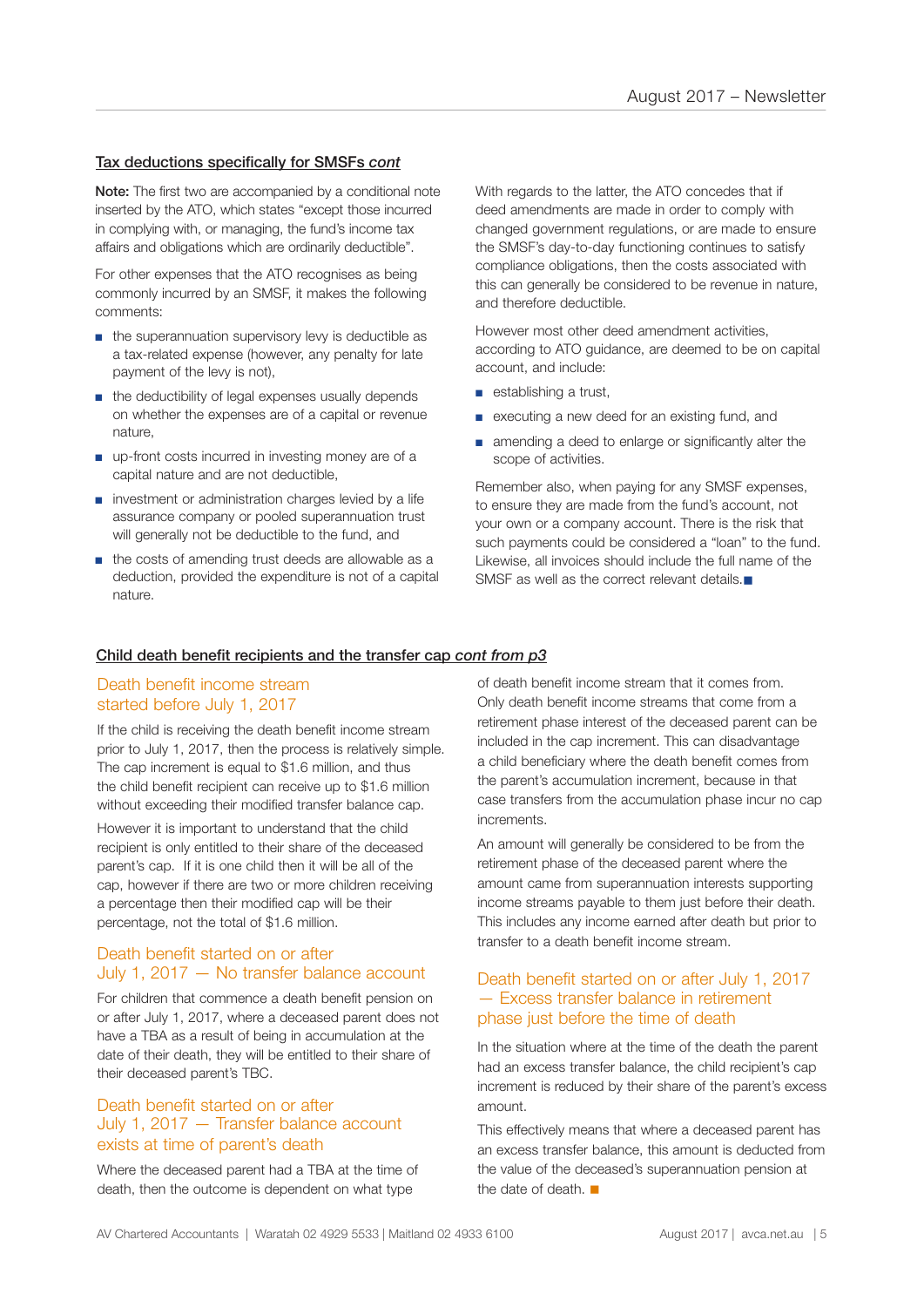

# Deductions for finance on a rental property

Interest can be claimed for the cost of funds borrowed to purchase a rental property and to meet maintenance costs or running expenses while the rental property is being let (or is available to be let) under a commercial arrangement to generate assessable income.

In these circumstances the interest paid is deductible even if it exceeds the income generated. The deductibility of interest is to be determined from the purpose for the borrowing and use to which the borrowed funds are put.

# **EXAMPLE**

Philip borrows \$300,000 with the intention that it be used to acquire a unit in a new apartment building. He intends to lease the unit out to derive rental income. The builder has financial difficulties and Philip is able to acquire the unit for \$275,000, which he then makes available for rental. Philip uses the balance of \$25,000 to have an extended overseas holiday.

Philip would be entitled to deduct interest applicable to the \$275,000 because it will be incurred in gaining assessable income. The interest applicable to the \$25,000 will not be deductible because it is used for private purposes. That is so even though it was originally borrowed to acquire the unit.

A deduction for interest is also available on a loan taken out to:

- carry out renovations
- purchase depreciating assets (eg furniture)
- make repairs or carry out maintenance, and
- purchase land on which to build a rental property.

# REDRAW ON AN EXISTING LOAN

It is common practice for financial institutions to offer redraw facilities against existing loans. Under this loan facility, a borrower may redraw previous repayments of a loan principal. The loan may be for income producing purposes, non-income producing purposes or mixed purposes. In this case, the interest on the loan must be apportioned into deductible and non-deductible components in accordance with the amounts borrowed for the rental property and for private purposes. This is best illustrated by example.

# **EXAMPLE**

George borrows \$250,000 from a bank to buy a house, which is rented out. After five years of renting out the house, the balance owing on the loan is \$120,000. The bank notes George's excellent repayment record and asks whether he might like to re-borrow against the house for other purposes. George does so, drawing down \$50,000 to buy a car (private use only) returning the account balance to \$170,000.

George wants to claim a tax deduction for all of the interest on the loan on the basis that the loan was originally taken out to acquire the rental property. However, George can only claim interest on the loan of \$120,000 because the \$50,000 loan was for private purposes. Any interest paid in the future will be apportioned between the percentage applicable to the rental property (deductible) and that applicable to the car (non-deductible). The original application of the borrowed funds will not determine deductibility where funds borrowed under a line of credit have been recouped or withdrawn from the original use and are reapplied for a new use. This might also occur upon sale of an asset purchased with borrowed funds.

*cont page*  $7 \Rightarrow$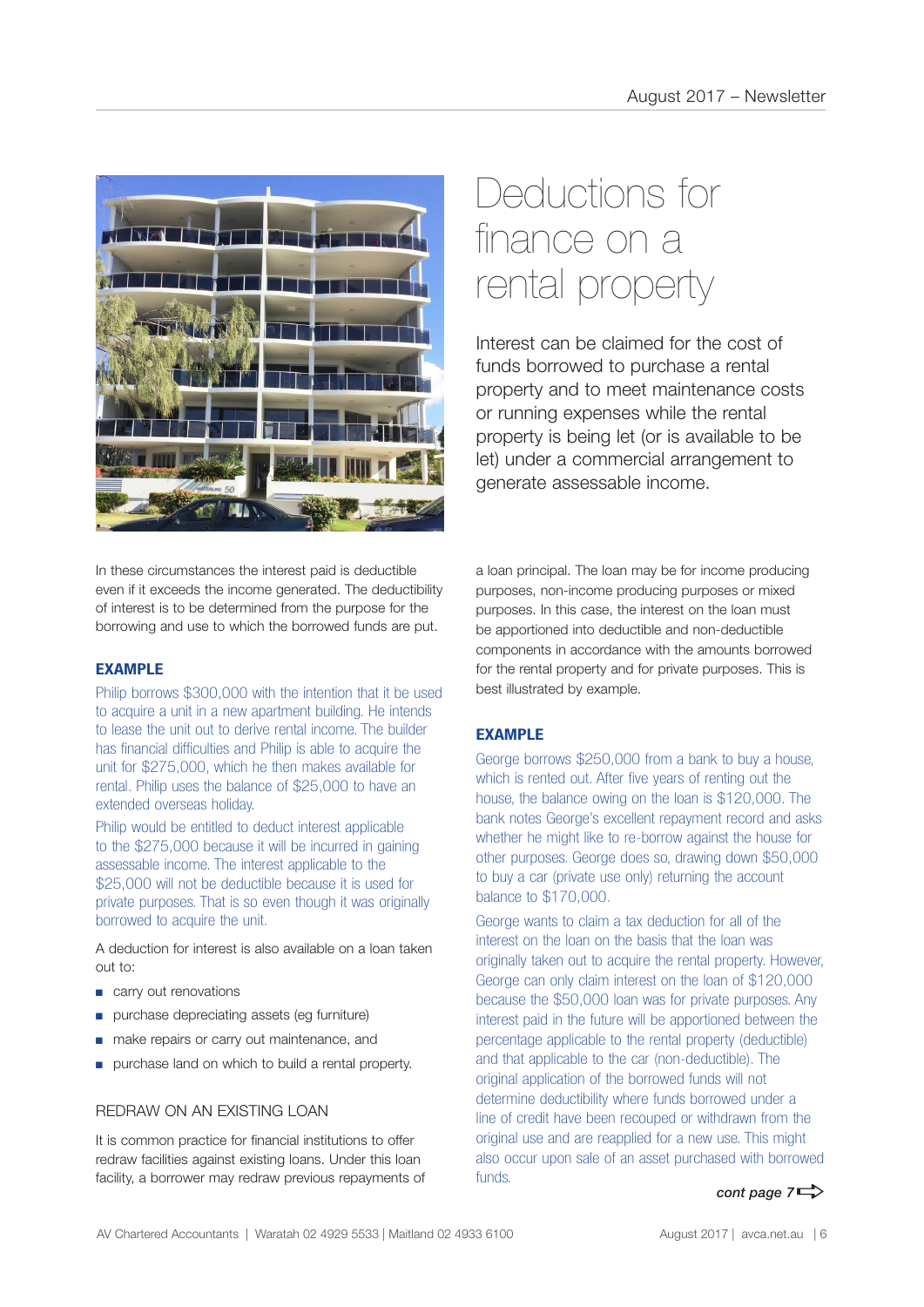### Deductions for finance for a rental property *cont*

Given the difficulties in apportioning interest that accrues on a daily basis, the ATO generally accepts a monthly calculation using an apportionment approach based on the average outstanding principal used that month for income producing purposes. This is calculated as follows:

### Total interest accrued for the month x Deductible interest %

The deductible interest percentage is calculated as follows:

$$
((A + B) \div (C + D)) \times 100
$$

Where:

 $A =$  opening balance (beginning of month) of outstanding principal used for income producing purposes,

 $B =$  closing balance (end of month) of outstanding principal used for income producing purposes,

 $C =$  opening balance of total outstanding principal,

 $D =$  closing balance of total outstanding principal.

# SPLIT OR LINKED LOANS

According to the relevant legislation, a linked loan is "a credit facility taken out with a financial institution under which there are two or more loans with an account being maintained in respect of each loan." A split loan is "a credit facility taken out with a financial institution under which there is one loan with sub-accounts being maintained in respect of that loan."

The outcome of a particular court case was in one instance cited by the ATO in order to apply a general antiavoidance provision of the tax law to strike down the use of such a facility in the manner adopted by the taxpayer in that case. The taxpayer capitalised interest accruing on the investment component of the loan and applied all cash to the repayment of the private component (the interest in respect of which was non-deductible). Thus, the effect of the arrangement in this case was to re-characterise interest (on the home loan) that would have been otherwise non-deductible, as deductible.

Therefore anyone taking out a loan to purchase a rental property should carefully consider their financing arrangements. In particular, avoid the mixing of accounts that have both deductible and non-deductible components. Professional advice should be sought before signing up to the loan as it is difficult to unwind arrangements that may turn out to be non-effective for tax purposes.

# LOAN ACCOUNT OFFSET FACILITY

Where the facility constitutes an acceptable "loan account" offset arrangement", the availability of an interest deduction where funds are withdrawn for a private purpose differs to that of a redraw facility. According to an ATO ruling, under a loan account offset facility arrangement, the borrower typically operates two accounts:

- a loan account, and
- a deposit account.

There is no entitlement to receive interest payments or payments in the nature of interest on the amounts credited to the deposit account. The reduction in the loan account interest is achieved by offsetting the balances of the two accounts.

As a general rule, the ATO considers that a taxpayer with an acceptable loan account offset arrangement with dual accounts is entitled to claim a deduction for the full amount of interest while the loan is used wholly for income producing purposes. Any reduction to the interest payable would typically not be assessable as no amount of interest has been received or credited to the borrower. Significantly, in a number of private rulings the ATO accepts that interest on the loan account will remain fully deductible if funds are withdrawn from the "deposit account" and used for non-income producing purposes. The Commissioner's rationale for this position is that:

- depositing funds into the deposit account will decrease the interest payable on the loan account but will not decrease of the balance of the loan account. and
- withdrawing funds from the deposit account will increase the interest payable on the loan account but again, will not impact the loan account balance.

From a tax perspective, the offset account arrangement provides a more flexible and favourable tax outcome where funds are accessed for private use. Essentially, taxpayers will need to evaluate these facilities in line with their commercial objectives.

# **EXAMPLE**

On 1 July 2016, Jimmy acquired a rental property that was funded by way of a 25 year loan. The initial loan amount was \$300,000 and provides a loan offset facility such that any repayments can be made to deposit account. Interest is charged at the end of the month on the net balance between the loan account and the deposit account. During the 2015-16 income year, Jimmy made total repayments of \$100,000 into the deposit account.